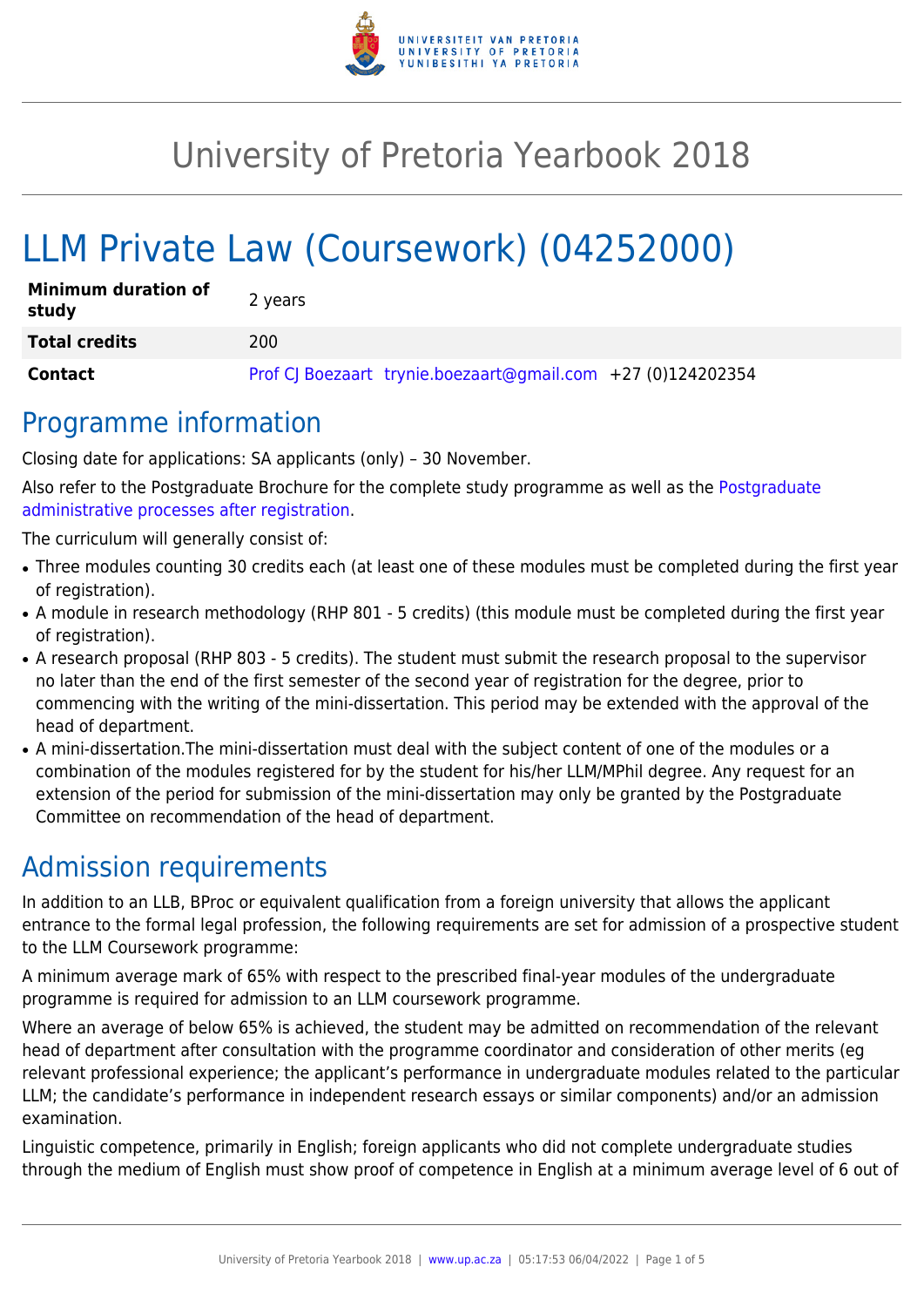

10 for IELTS or a minimum total score of 83 in TOEFL calculated as follows: reading 21, listening 17, speaking 23 and writing 22. In any other instance where there is doubt as to the English linguistic competence of an applicant, the Dean may require the same proof as prescribed for foreign applicants.

Foreign qualifications are subject to SAQA evaluation. (Some LLM coursework programmes or modules as indicated in the yearbook may only be available to students who hold a relevant South African legal qualification.)

Even though a student may comply with the above requirements, the Dean may, on the recommendation of the head of department presenting a specific degree or module, refuse to accept a prospective student for any LLM programme if such a student's performance in the chosen modules or field of study during undergraduate study was not satisfactory. Alternatively, the Dean could set additional requirements with a view to admission.

An admission examination may also be required in respect of a particular programme or module.

# Other programme-specific information

#### **Mini-dissertation**

- The mini-dissertation must comprise 13 000 15 000 words including footnotes but excluding the list of contents and the bibliography
- The examination copies of the mini-dissertation to send out to the external examiners must be submitted to Student Administration not later than the end of October for the Autumn Graduation Ceremony, end of April for the Spring Graduation Ceremony. A final electronic version must be submitted to Student Administration on or before 15 February for the Autumn Graduation Ceremony, 15 July for the Spring Graduation Ceremony after the evaluation of the examination copies of the mini-dissertation to comply with degree requirements.

## Examinations and pass requirements

In the event of having failed all modules during a particular year of study, a student will only be allowed to continue with his/her studies with the consent of the Postgraduate Committee.

Although no supplementary examination will be granted with regard to LLM and MPhil modules, the General Regulations and rules apply with regard to special and ancillary examinations.

### Research information

The relevant head of department must recommend a supervisor and title for a mini-dissertation and these must be approved by the Postgraduate Committee. The mini-dissertation must be assessed and finalised as set out in the Faculty Board-approved LLM/MPhil Policy Document of the Faculty.

Mini-dissertations, where required, must be submitted in the format determined by the supervisor and approved by the Postgraduate Committee. The supervisor may likewise, subject to the approval of the Postgraduate Committee, also determine the research topic and the scope of the proposed research. (Refer to the [Faculty of](http://www.up.ac.za/media/shared/10/ZP_Files/faculty-regulations-for-the-mini-dissertation.zp124872.pdf) [Law regulations regarding mini-dissertations](http://www.up.ac.za/media/shared/10/ZP_Files/faculty-regulations-for-the-mini-dissertation.zp124872.pdf) and also [Postgraduate administrative processes brochure for the](http://www.up.ac.za/media/shared/10/ZP_Files/post-graduate-administrative-processes-brochures-for-the-faculty-web.zp124870.pdf) [Faculty](http://www.up.ac.za/media/shared/10/ZP_Files/post-graduate-administrative-processes-brochures-for-the-faculty-web.zp124870.pdf))

# Pass with distinction

For the degree to be awarded with distinction a student must obtain an average of at least 75% for all the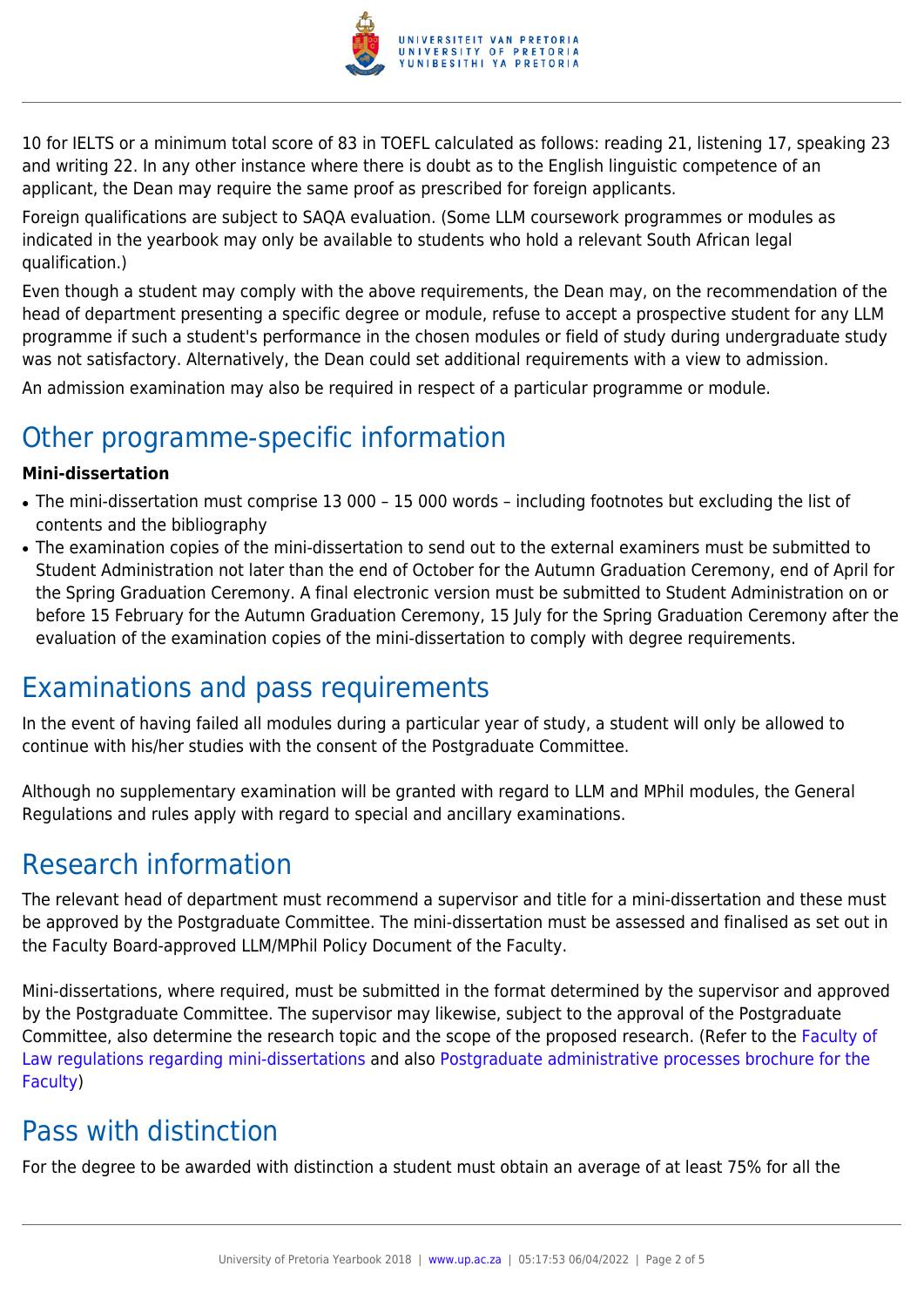

coursework modules, as well as a minimum of 75% for the mini-dissertation. The modules must have been written for the first time.

## General information

#### Period of registration

The duration of the programme will in general be four semesters (2 years) but may be completed within two semesters (1 year) where possible, subject to fulfilment of all the requirements for the degree and payment of the full amount prescribed for the LLM degree. Programmes may also be structured to allow for one year of study only. The one- or two-year period may only be extended by the Postgraduate Committee on recommendation of the Head of Department based on good reason shown and if it is clear that the student will be able to complete the programme in a further year of study.

#### **Language of tuition**

The official language of tuition is English. However, should circumstances allow it, an LLM module may be presented in Afrikaans. The dean, in consultation with the relevant head of department, determines the language of tuition.

#### **Limiting of modules on offer in a particular academic year and availability to foreign students**

The dean determines which modules will be presented each year, taking into consideration the availability of lecturing personnel, space and financial implications and/or other circumstances. The dean may, on recommendation of the relevant head of department, determine the maximum number of registrations for a specific elective module in terms of the prescribed guidelines. The dean may also, on recommendation of the relevant head of department, determine that a particular LLM module will not be offered where on the first day of lectures four or fewer students are registered for such module.

#### **Re-registration for modules**

A student may not register more than twice for the same module. In order to pass a module the student must obtain a final mark of 50%.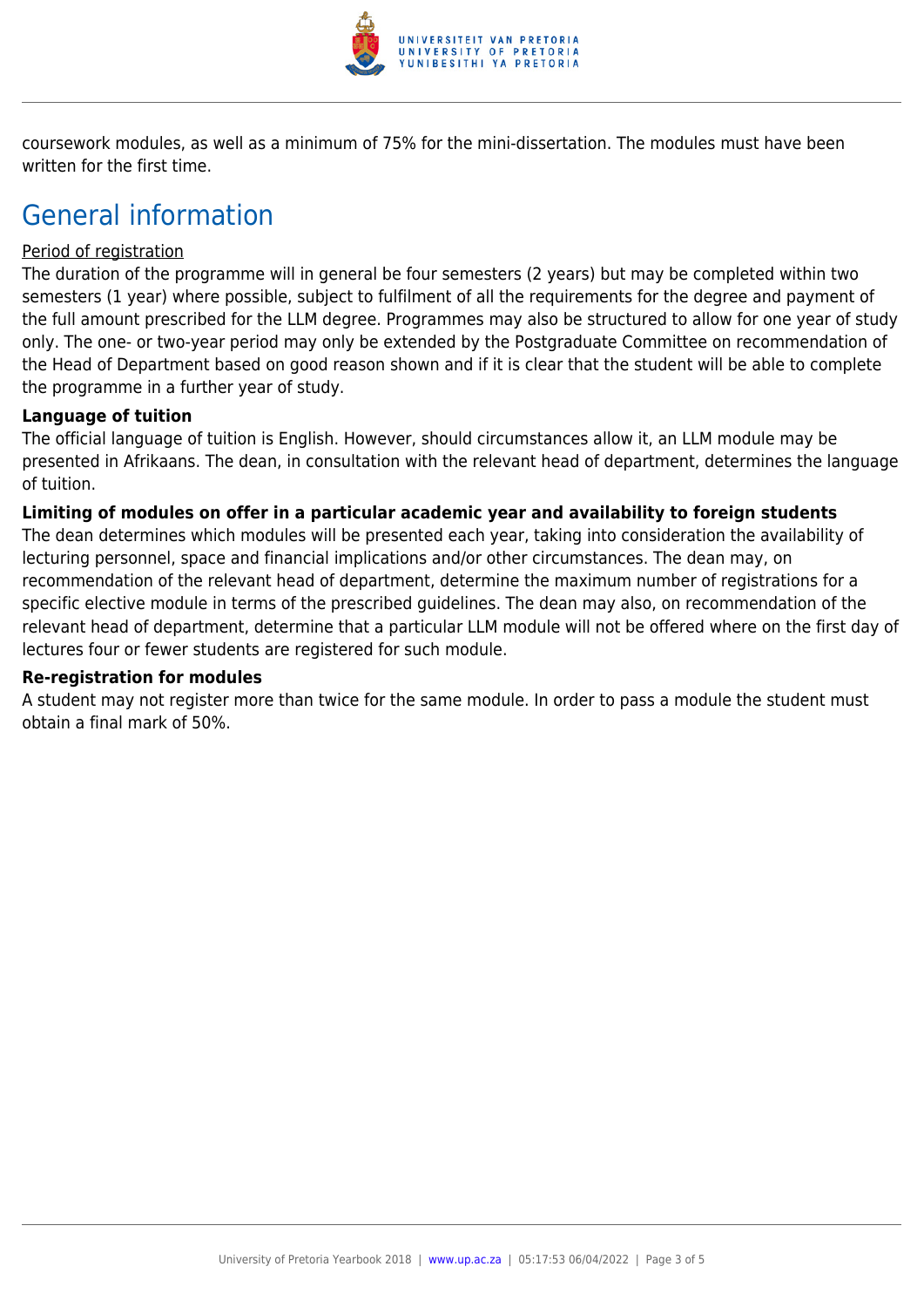

### Curriculum: Year 1

#### **Minimum credits: 200**

#### **Core modules**

[Aspects of the law of succession 801](https://www.up.ac.za/yearbooks/2018/modules/view/ASC 801) (ASC 801) - Credits: 30.00 [Aspects of the law of trusts 802](https://www.up.ac.za/yearbooks/2018/modules/view/AVT 802) (AVT 802) - Credits: 30.00 [Recognised and alternative life-partnerships 802](https://www.up.ac.za/yearbooks/2018/modules/view/EAL 802) (EAL 802) - Credits: 30.00 [Capita selecta of the general principles of the law of contract 801](https://www.up.ac.za/yearbooks/2018/modules/view/GPC 801) (GPC 801) - Credits: 30.00 [Aspects of private law pertaining to children 801](https://www.up.ac.za/yearbooks/2018/modules/view/PLC 801) (PLC 801) - Credits: 30.00 [Research methodology 801](https://www.up.ac.za/yearbooks/2018/modules/view/RHP 801) (RHP 801) - Credits: 5.00 [Law of specific contracts 802](https://www.up.ac.za/yearbooks/2018/modules/view/SKC 802) (SKC 802) - Credits: 30.00